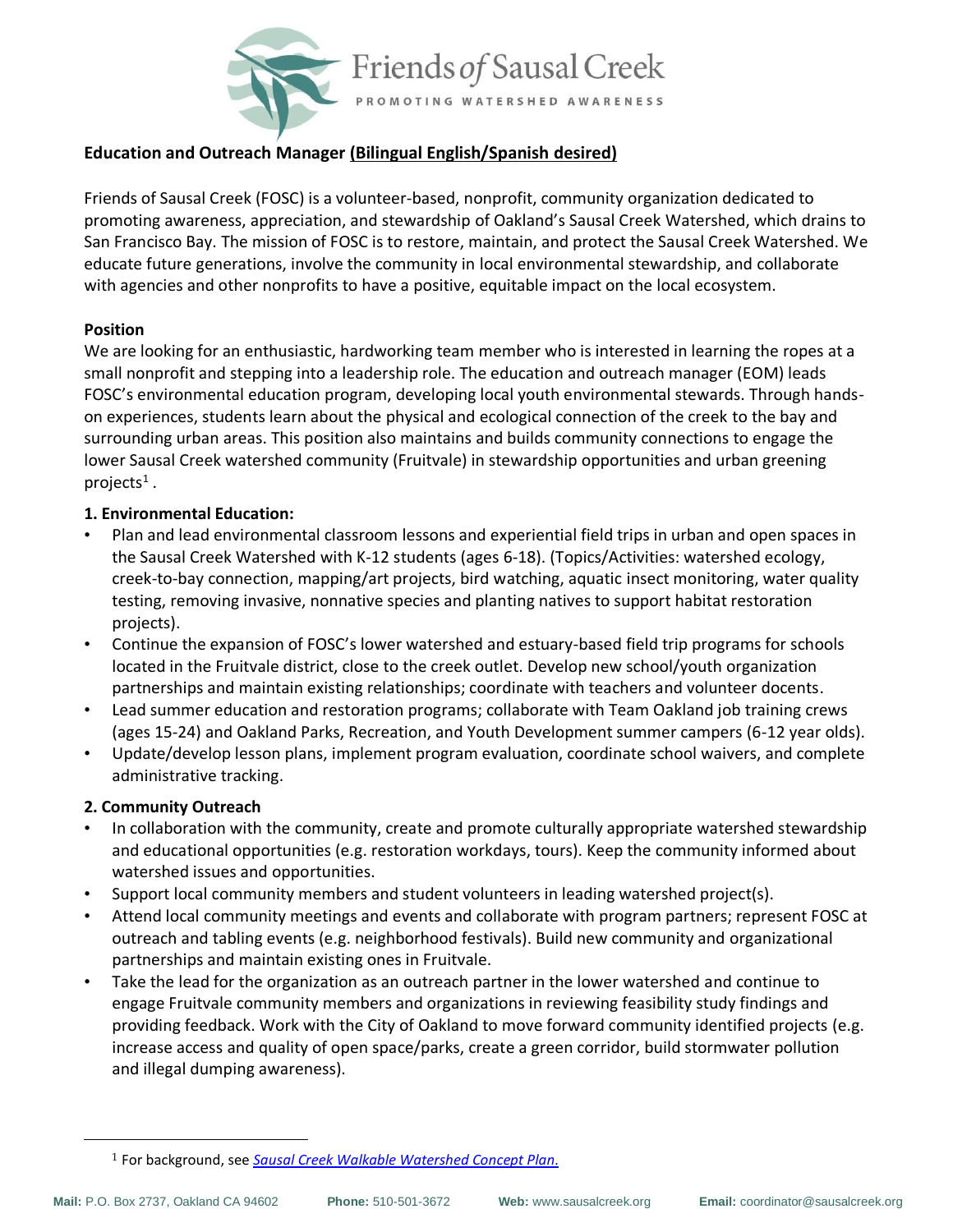# **3. Stewardship and Team Support**

## **Water Quality Testing (WQT)**

- Partner with lead water quality volunteer(s) in improving field work and public data sharing; assist with monitoring: data collection, entry, and analysis.
- Research and collaborate with Water Board, EPA, SFEI to improve field work or/or analysis.
- Assist FOSC in exploring permitting process of BMI.

## **Restoration and Nursery Programs**

- Lead one to two restoration workdays a month; supervise and encourage volunteers; educate groups on FOSC opportunities, watershed worksites, and ecology.
- Assist with nursery workdays as needed.

## **Community Events and Communication**

- Assist with large group event organization and implementation (e.g. Plant Sale) and monitoring and reporting activities (trout, pallids, etc.).
- Assist with logistics for FOSC community events: Community Talk speakers (bimonthly meetings-6 per year) and/or other FOSC community activities (e.g. film screening, book club).
- Conduct administrative tasks: Salesforce data entry, staff reports, contribute to grants.

## **General Requirements**

- Associates or Undergraduate degree
- Fluency in Spanish
- Experience in community outreach and organizing, group facilitation, and project implementation.
- Experience leading outdoor, experiential education activities and managing groups; enjoy working outdoors and in the Oakland community with students/youth.
- Excellent public speaking and presentation skills. Enjoy speaking and working with members of the public. Communicate effectively and professionally both orally and in writing
- Knowledge and experience working with people of all ages and backgrounds, especially BIPOC groups that have historically had limited access to open space and parks
- Knowledge of environmental and social justice issues in Oakland
- Knowledge of creek and watershed-related environmental issues; knowledge of restoration techniques and native plants a plus
- Demonstrated professional writing ability (e.g. timely emails, reports), proficiency with social media, word processing, spreadsheet software, and databases (e.g., Salesforce, Excel)
- Ability to lift 40 pounds

# **Desired characteristics and qualities**

- Self-starter, able to organize workload and schedule and function independently via home office and also collaborate with small team and board-level advisors remotely.
- See potential of project and create meaningful partnerships in order to implement them
- Strong interpersonal skills, highly motivated, and possess strong work ethic
- Organized and detail-oriented while maintaining focus on 'big picture'; perform several tasks concurrently, meet deadlines, and work with changing priorities
- Positive role model, able to connect with others and forge strong relationships
- Understand and advocate for FOSC's programs; passionate about the mission.
- Dedicated to the work of greater diversity, equity, and inclusion in the environmental field
- Candidate must be able to adapt to unfolding projects as well as the pandemic.

## **Terms and Schedule**

This position is part-time through September (20 hours) and will then transition to full-time (35-40 hours per week), with a somewhat flexible schedule. The candidate must be able to work occasional weeknights and weekends. The rate of pay is \$23 to \$26/hour depending on experience. The selected candidate will be responsible for personal transportation, including transporting materials for restoration and tabling.